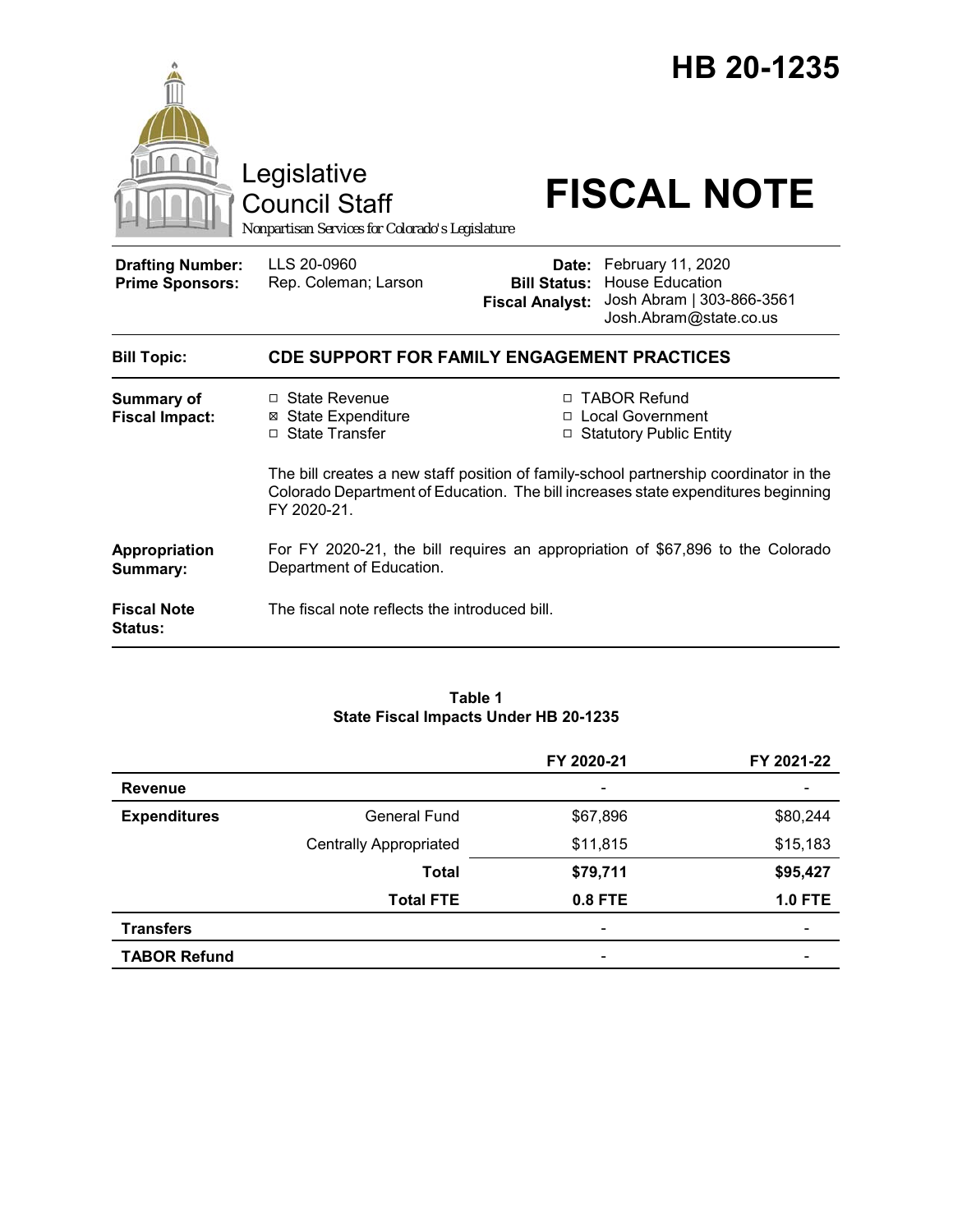February 11, 2020

# **Summary of Legislation**

The bill requires that the Colorado Department of Education (CDE) create the position of family-school partnership coordinator in the Office of Family, School, and Community Partnerships. The coordinator will support local education providers in researching, designing, and implementing research-based family-school partnerships, and support teacher preparation programs at institutions of higher education to provide training to pre-service educators. The coordinator must also prepare annual reports.

## **State Expenditures**

For FY 2020-21, the bill increases state expenditures in the CDE by \$79,711 and 0.8 FTE. For FY 2021-22, new expenditures are \$95,427 and 1.0 FTE. Personal service costs for FY 2020-21 are prorated for the General Fund pay date shift, and the bill's August 5 effective date.

|                                              | FY 2020-21 | FY 2021-22     |
|----------------------------------------------|------------|----------------|
| <b>Colorado Department of Education</b>      |            |                |
| <b>Family-School Partnership Coordinator</b> | \$54,836   | \$73,114       |
| <b>Operating Expenses</b>                    | \$1,080    | \$1,350        |
| <b>Capital Outlay Costs</b>                  | \$6,200    |                |
| Travel                                       | \$5,780    | \$5,780        |
| Centrally Appropriated Costs*                | \$11,815   | \$15,183       |
| FTE - Personal Services                      | $0.8$ FTE  | $1.0$ FTE      |
| <b>Total Cost</b>                            | \$79,711   | \$95,427       |
| <b>Total FTE</b>                             | $0.8$ FTE  | <b>1.0 FTE</b> |

#### **Table 2 Expenditures Under HB 20-1235**

 *\* Centrally appropriated costs are not included in the bill's appropriation.*

**Centrally appropriated costs.** Pursuant to a Joint Budget Committee policy, certain costs associated with this bill are addressed through the annual budget process and centrally appropriated in the Long Bill or supplemental appropriations bills, rather than in this bill. These costs, which include employee insurance and supplemental employee retirement payments, are estimated to be \$11,815 in FY 2020-21 and \$15,183 in FY 2021-22.

## **Effective Date**

The bill takes effect August 5, 2020, if the General Assembly adjourns on May 6, 2020, as scheduled, and no referendum petition is filed.